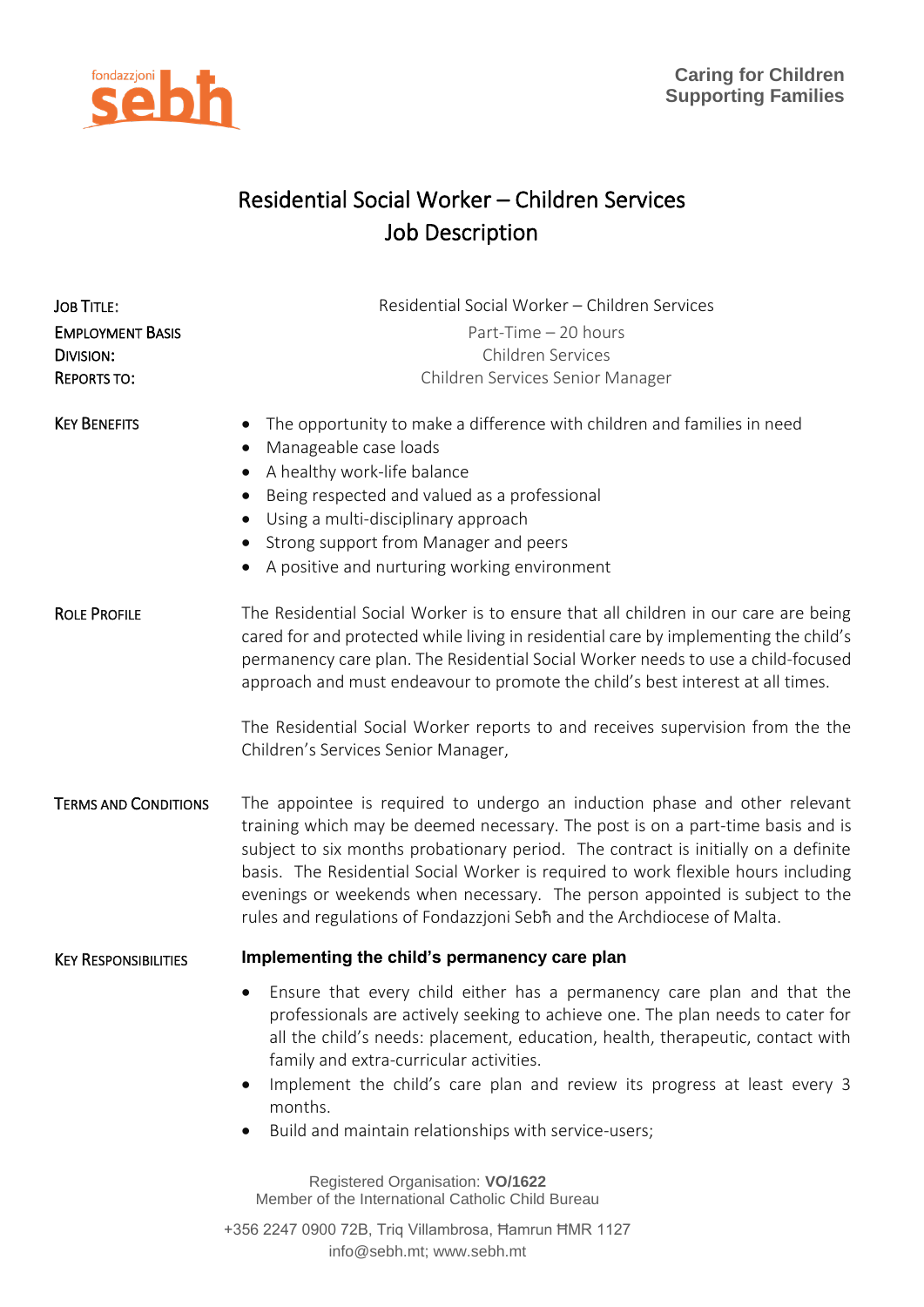- Ensure that the child's day to day programme is being followed;
- Prepare an individual weekly programme for each child, including extracurricular activities;
- Attend appointments as and when required, including hospital, child guidance etc.

## **Working with key stakeholders**

- Build and maintain a positive working relationship with the child's family as appropriate.
- Conduct home visits when necessary.
- Work in partnership with other professionals and attend meetings including case conferences, case reviews, school meetings, hospital meetings etc.
- Raise any issue of concern with the Home's management and with the field social worker.
- Work in partnership with other professionals and attend meetings including case conferences, case reviews, school meetings, hospital meetings etc.
- Ensure that work is undertaken in partnership with parents, children and other service-users;
- Establish, develop and maintain productive working relationships, through liaison and joint work with other agencies, organisations, groups and individuals within the team's operational remit;
- In collaboration with other team members, create links within the community in order reach out to families in need of support;
- In collaboration with the other team members create community support networks for service users and other residents who may benefit from such networks;
- Take lead to develop initiatives that will promote the well-being of service users and other residents within their community;
- Liaise with other services providing support networks to service users;
- As the lead professional in the team, provide regular feedback to the other team members and guide him/her in interventions with families and at community level.

### In relation to Children's Homes

- Maintain a positive working relationship with the Home Manager, Senior Manager, other team members, with volunteers and any students on placements;
- Participate in staff meetings, support groups, any meetings related to service and any other meetings as required;
- Participate in any administrative work required, particularly those related to the service;
- Keep him/herself updated in the field and attend when asked they are to participate in service training courses, seminars, and conferences which may

Registered Organisation: **VO/1622** Member of the International Catholic Child Bureau

+356 2247 0900 72B, Triq Villambrosa, Ħamrun ĦMR 1127 info@sebh.mt; www.sebh.mt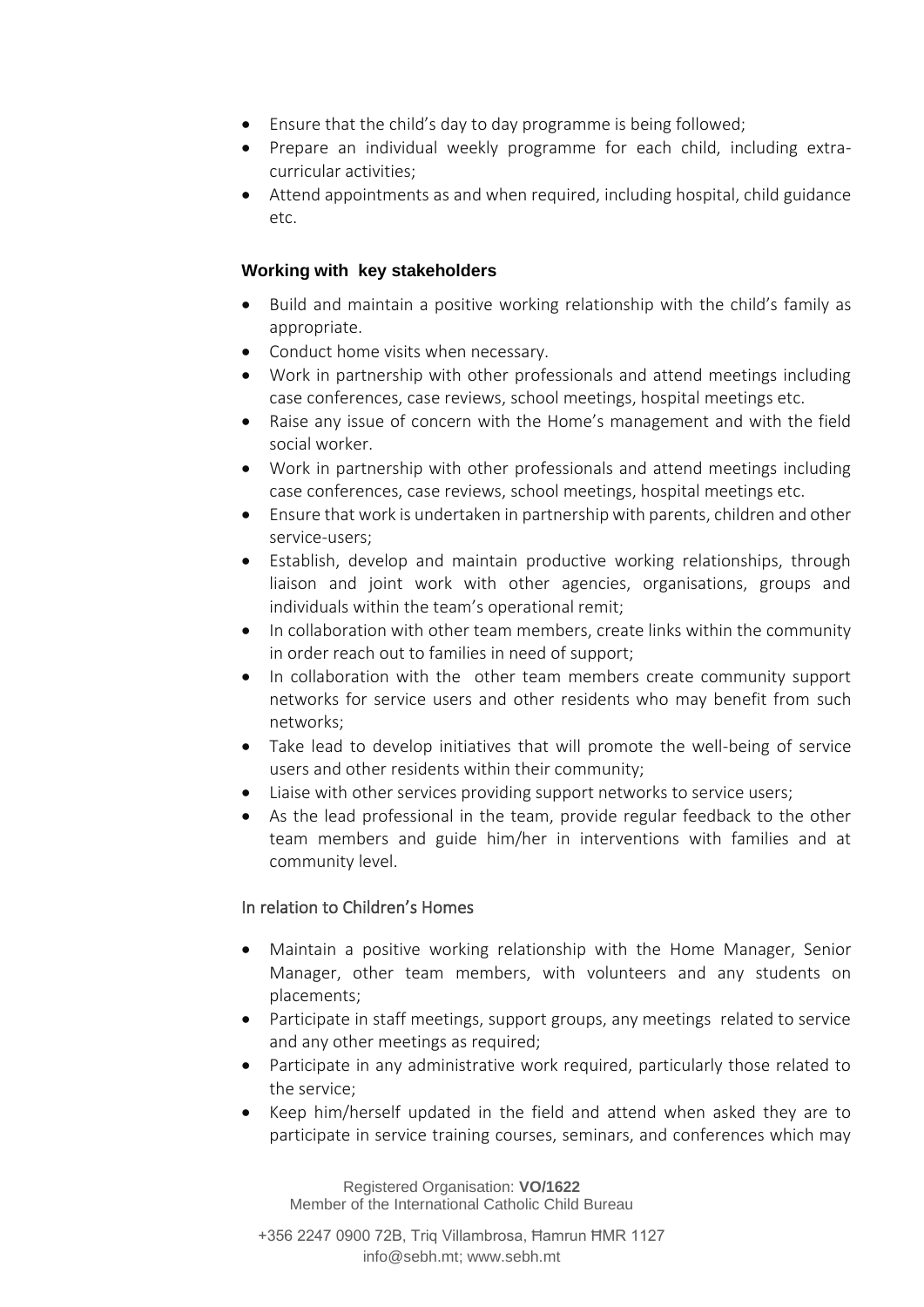be organized from time to time as part of their self- development training and responsibility towards the service;

• Attend regular supervision with the Senior Manager or any other person appointed by the Central Office;

# Policy and Practice

- Participate in the review of the Services policies and recommend any changes to the Home Manager;
- Keep record of all interventions with service users;
- Keep all records in a safe and confidential manner as expected from a professional handling such sensitive information;
- Assist the Home Manager and Senior Manager in producing a Management reports for the Management Board;
- Prepare ad hoc reports as requested by the respective Home Manager;
- Represent the organisation at external events and development fora;
- Participate in fund raising activities as required;
- Meet legislative and all relevant regulatory requirements;
- Complete other necessary duties as required by the Senior Management Team;
- Ensure the values of Fondazzjoni Sebħ and the Archdiocese of Malta are upheld;
- Carry out duties in accordance with Fondazzjoni Sebħ principles, policies and procedures.

#### MINIMUM REQUIREMENTS Qualifications

- Qualified and warranted social workers; or
- Qualified Individuals working towards obtaining a warrant.
- Students in their final year of social work training are also encouraged to apply. Such applicants will be considered for employment after successful completion of their social work training;
- A clean driving licence.

### Experience

- Frontline experience in working with children and families is considered an asset;
- Experience of working with children and families as a social worker, care worker or volunteer or student placement is desirable.

### PERSONAL QUALITIES

- Embrace Fondazzioni Sebħ's values and behaviours that support the values:
- Committed to Fondazzjoni Sebħ's vision;
- Strong written and verbal communication skills;
- Self-motivated;
- Resourceful and able to perform under pressure;

Registered Organisation: **VO/1622** Member of the International Catholic Child Bureau

+356 2247 0900 72B, Triq Villambrosa, Ħamrun ĦMR 1127 info@sebh.mt; www.sebh.mt